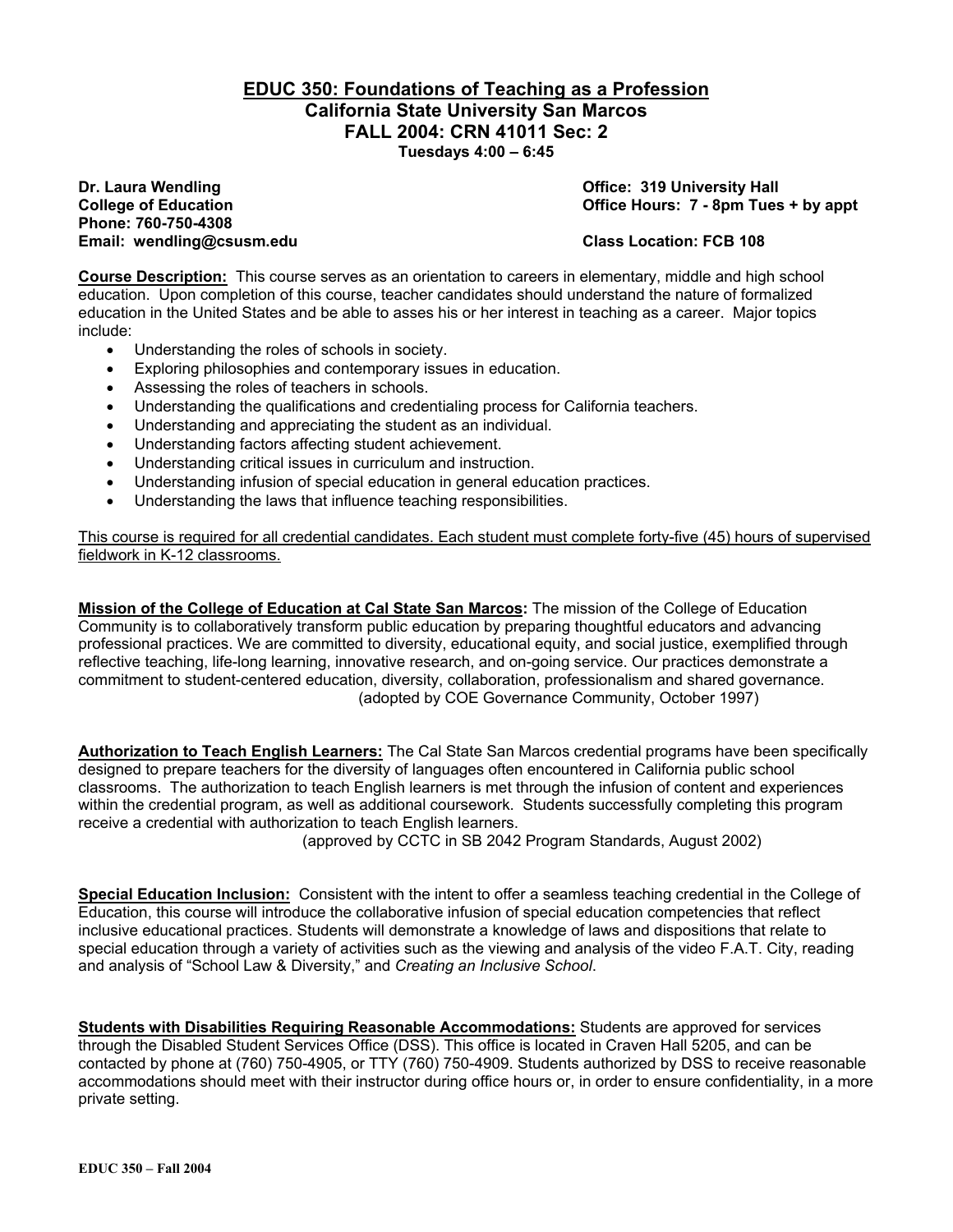**College of Education Attendance Policy:** Due to the dynamic and interactive nature of courses in the College of Education, all students are expected to attend all classes and participate actively. **Absences and late arrivals/early departures will affect the final grade**. A minimum grade of C+ is required in EDUC 350 to qualify as prerequisite for admission to the Cal State San Marcos teacher credential program. COE attendance policy states, "At a minimum, students must attend 80% of class time, or s/he may not receive a passing grade for the course at the discretion of the instructor. Individual instructors may adopt more stringent attendance requirements." Should students have extenuating circumstances, please contact the instructor as soon as possible. In this section of EDUC 350, the following attendance policy will apply: One class session may be missed without penalty to your grade. Each additional missed session will drop your final grade by 1/3 grade point.

**Credential Program Recommendations:** As one of several evaluation methods, EDUC 350 course instructors are asked for feedback concerning credential candidates who are applying for programs at Cal State San Marcos. Keep in mind that your professionalism and hard work in this class not only affect your course grade, but also indicate your readiness for a credential program.

**Field Work:** In addition to in-class work, assigned readings and projects, students will participate in forty-five (45) hours of supervised fieldwork assignments in a variety of public school settings. Approximately half of your time should be spent in one teacher's classroom, and the remainder of the time should be distributed among other classrooms. A recommendation (usually from the classroom teacher where most of the fieldwork is done), as well as a Field Experience Form with documented hours and teacher verification, are requirements for admission to the Cal State San Marcos Teacher Credentialing programs.

**Use of Technology:** Students are expected to demonstrate competency in the use of various forms of technology (i.e. word processing, electronic mail, use of the Internet, and/or multimedia presentations). Specific requirements for course assignments with regard to technology are at the discretion of the instructor. Keep a digital copy of all assignments for use in your teaching portfolio. Details will be given in class.

**Teaching Performance Expectation (TPE) for EDUC 350**: A primary goal of EDUC 350 is to begin the process of developing teacher candidates to become professional educators. The following TPE of the California Commission for Teacher Credentialing is expected to be met during this course:

### **TPE 12: Professional, Legal and Ethical Obligations**

Candidates are aware of their own personal values and biases and recognize ways in which these values and biases affect the teaching and learning of students. They resist racism and acts of intolerance. Candidates appropriately manage their professional time spent in teaching responsibilities to ensure that academic goals are met.

Candidates for a Teaching Credential understand and honor legal and professional obligations to protect the privacy, health, and safety of students, families, and other school professionals. They are aware of and act in accordance with ethical considerations and they model ethical behaviors for students. Candidates understand and honor all laws relating to professional misconduct and moral fitness.

### **Teaching Performance Assessment for Developing as a Professional Educator**

The successful completion of the personal philosophy assignment is a requirement for completion of this course and is a component of partially meeting the TPE described above. This statement will be used for assessment both in the course and at completion of the College of Education program. Retain an electronic copy of your statement for submission for your portfolio at the completion of your teacher education program.

**Course Requirements:** Teacher education is a professional preparation program. It is expected that students will come to class prepared to discuss the readings, submit required assignments, and participate in class activities. Students are expected to adhere to academic honesty and integrity, standards of dependability, confidentiality and writing achievement. Because it is important for teachers to be able to effectively communicate their ideas to students, parents, colleagues, and administrators, writing that is original, clear and error-free is a priority for the College of Education. It is expected that work will be turned in on time. Please discuss individual issues with the instructor.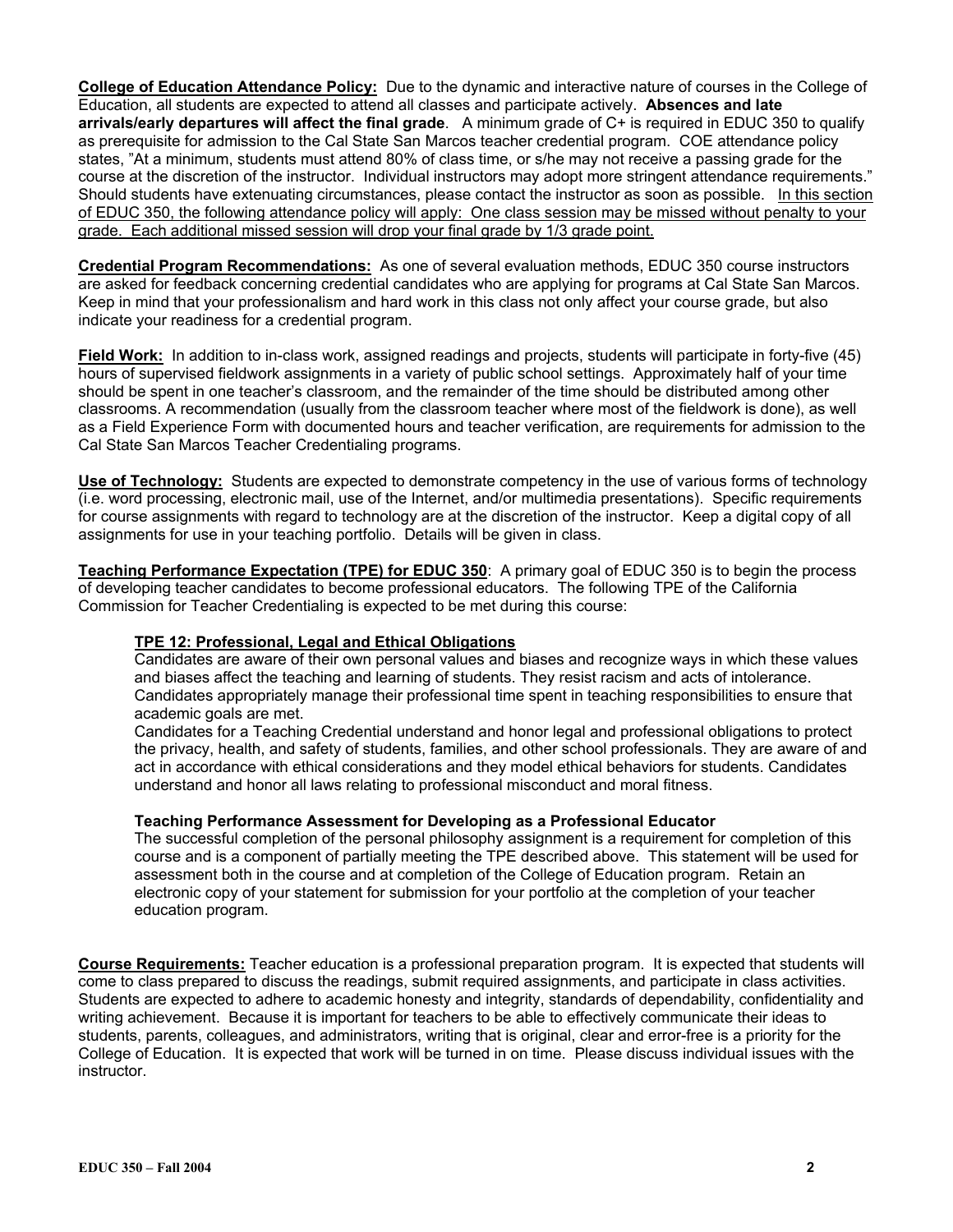**NOTE: If you will be absent, notify the instructor via email, as soon as possible, so arrangements can be made to save handouts, etc. You should also submit that day's written assignments via email to avoid deduction of points. Assignments are downgraded by 10% for each day late – after one week assignments receive no credit. Also, if you are given the option to revise your work, you must resubmit by the next class session.**

### **Required Texts:**

Armstrong D.G., Henson, K.T., and Savage, T.V. (2005). *Teaching Today.* Merrill Prentice Hall. **(TT)**

Villa, Richard A. and Thousand, Jacqueline S. (1995). *Creating an Inclusive School.* Alexandria, VA: Association for Supervision and Curriculum Development. (Chapters 1, 2, 3, p. 125-135 and 162-167) **(CIS)**

### **One of the following "Choice Books" to be determined IN CLASS:**

Codell, E. R. (2001). *Educating Esmé*. Chapel Hill, NC: Algonquin. Diver Stamnes, A. (1995). *Lives in the Balance*. Albany, NY: SUNY Press. Foster, M. (1997). *Black Teachers on Teaching*. New York: New Press. Michie, G. (1999). *Holler If You Hear Me*. New York: Teachers College Press. Paley, V. G. (1993). You Can<sup>1</sup>t Say You Can<sup>1</sup>t Play. Cambridge, MA: Harvard Press.

### **ASSIGNMENTS...**

*NOTE: Please keep a copy for yourself of all submitted assignments and do not submit papers in binders / folders.* 

# D *Participation & Professionalism* **(10 points)**

This class is designed for hands-on, active learning that requires some "stepping out" in order to better understand the role of teacher and learner. Some of these activities include partner and small group teaching presentations, group discussions, and different kinds of reflective writing. The primary purpose of these assignments is personal reflection and growth, as well as serving as fuel for our discussions. Attend class prepared to discuss assigned readings/topics and to be a cooperative participant.

### **Key skills/knowledge I'll be evaluating:**

- Do you participate in class discussions productively, sharing your knowledge and understandings?
- Can you interact productively with your peers, taking on a variety of roles (leader, follower, etc.)?
- Do you contribute appropriately during group work to do your "share"?
- Are you able to accept others' opinions?
- Are you supportive of others' ideas? Do you have a "can do" attitude?
- Do you support your peers during their presentations?
- Can you monitor and adjust your participation to allow for your ideas as well as others' to be heard?

## D*Reading Response Log* **(10 points)**

The reading log provides an opportunity to reflect on learning about teaching through the assigned readings. In the log you will be asked to both summarize key points and reflect on what you have read. You will also share your writing with another student at the beginning of each class session. You will begin the semester with full credit. Points will be deducted if submissions are incomplete. Reduced credit will be given for late submissions. Reading Log format is provided later in this syllabus.

### **Key skills/knowledge I'll be evaluating:**

- At what level have you comprehended the reading? Is your work reflective of the issues and your thinking?
- What connections and relationships have you been able to make with the reading and prior class discussions, fieldwork, and class activities?

# D*Field Experience Form (log) and Observation Reports* **(15 points)**

This assignment is designed to help you to better understand the complexity of today's classrooms, students and the various ways teachers address the needs of their classes – and to engage in a variety of classroom settings in order to determine if, and at what level, you might want to teach. Forms are located on the College of Education website under "Current Syllabi".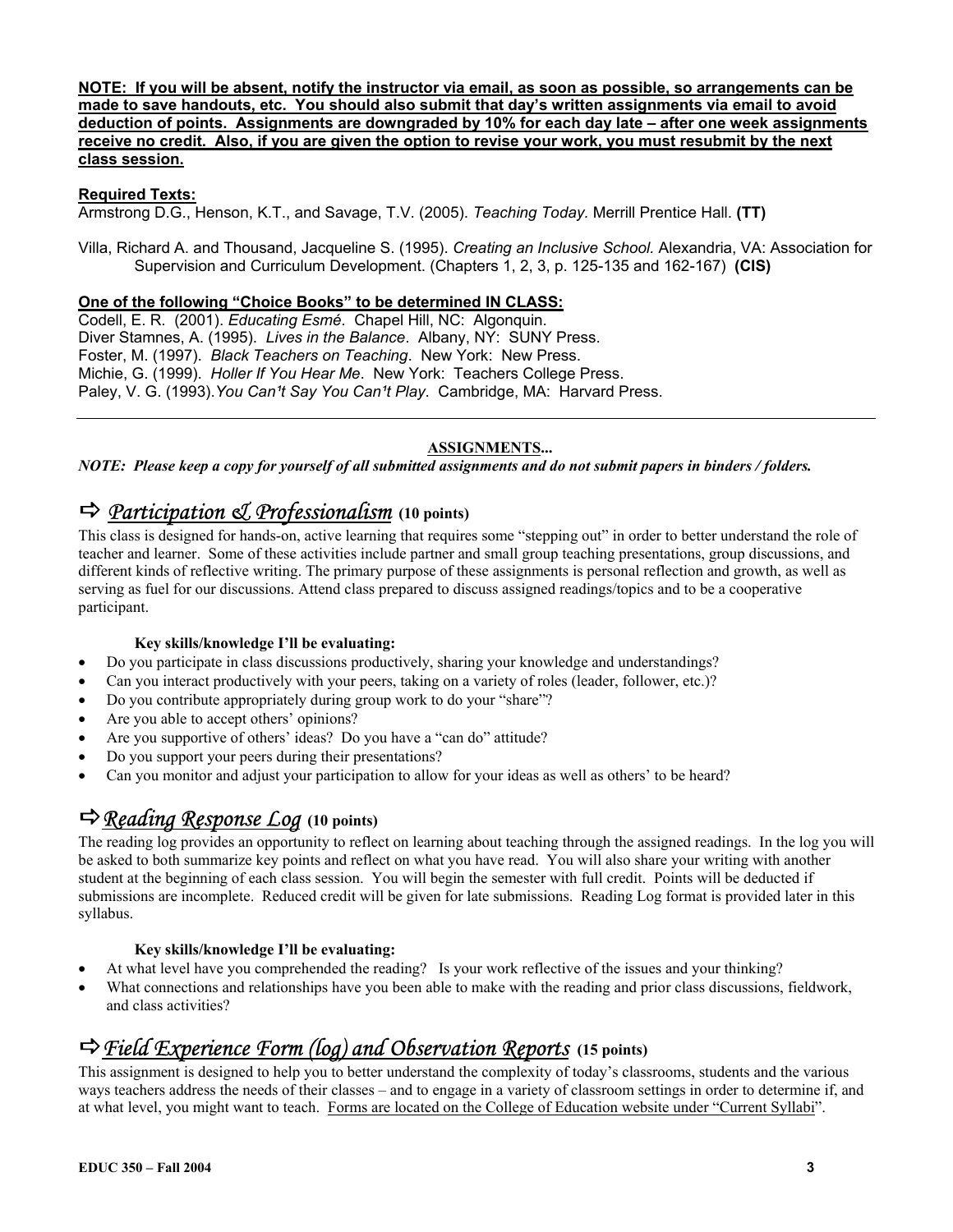Students will maintain a log of hours spent observing/participating in classrooms. This log should reflect a minimum of 45 hours spent in various classrooms at different grade levels and on different sites. In addition, students will document their field observations, connections to concepts studied in EDUC 350, analyses, and questions. A minimum of 15 field observation reports is required. The format to be used will be explained in class.

### **Key skills/knowledge I'll be evaluating:**

- Can you articulate your assumptions/expectations about a given setting and then identify how your observation affects those assumptions/expectations?
- Can you observe key details, seeing both the "big picture" of the classroom and specific methods, interactions, etc.?
- Can you responsibly monitor your placement to include meeting the requirements of varied settings and minimum hours?
- Can you relate your class work and readings to your observations and provide an insightful analysis?

### D*Interview Assignment* **(10 points)**

Select one of the following individuals to interview:

- $\checkmark$  *K-12 Public School Teacher*: One way to better understand what it is like to be a teacher is to talk to a real one! Interview one with at least 3 years of experience or one who has retired in the last year or two.
- $\checkmark$  *Senior Citizen*: Find someone 60 years of age or older and compare/contrast schooling in the past and at present!
- 9 *Public School District Personnel Officer*: Go straight to the top and find out what the key local issues are as well as what districts are looking for when they hire new teachers!

Ideas for questions will be provided and you are encouraged to design your own questions. You will share your findings in class and turn in a written summary of the interview results, in narrative form, that will analyze the responses and provide personal reflections based on readings and class discussions.

### **Key skills/knowledge I'll be evaluating:**

- Were you able to arrange, organize, and conduct an interview that yielded useful and interesting information?
- If you were not sure of answers, did you ask your interviewee for clarification so you understood? Did you use follow up questions to probe for deeper responses?
- Were the questions you created thought provoking?
- Were your analyses and reflections based on information you have learned in EDUC 350 and prior knowledge?

# D*Choice Book Report (and Oral Presentation)* **(10 points)**

Prepare a 2 -3 page essay (double spaced) on the teacher(s) whose experiences were chronicled in your Choice Book.

- $\checkmark$  How did the teacher(s) in your book tell his/her story (ies)?
- $\checkmark$  How did the teacher(s) learn about the students and their needs?
- $\checkmark$  What did the teacher(s) do to address the students' needs?
- $\checkmark$  How does the experience of the teacher(s) relate to the readings and discussions from your coursework this semester?

You must make explicit connections to coursework, and you must relate the book to your own thinking about teaching. All students selecting the same book will work together to prepare a group "dramatic" presentation to share your knowledge and insights with other students.

### **Key skills/knowledge I'll be evaluating:**

- Were you able to devise a well written book report that addresses the questions above in a thoughtful/analytical manner?
- Were you able to work well with your peers and develop an engaging group presentation?

### D *Current Events in Education* **(5 points)**

Sign up for a date when you will be responsible for presenting an item from the week's news in education. The item may be from the internet (e.g., www.edweek.org/), newspaper, or magazine, and may pertain to local or national/international issues. You will summarize and present the importance of the news for your classmates in 2 - 3 minutes.

### **Key skills/knowledge I'll be evaluating:**

- Did you select an article that has depth and importance?
- Can you speak articulately about your article's content?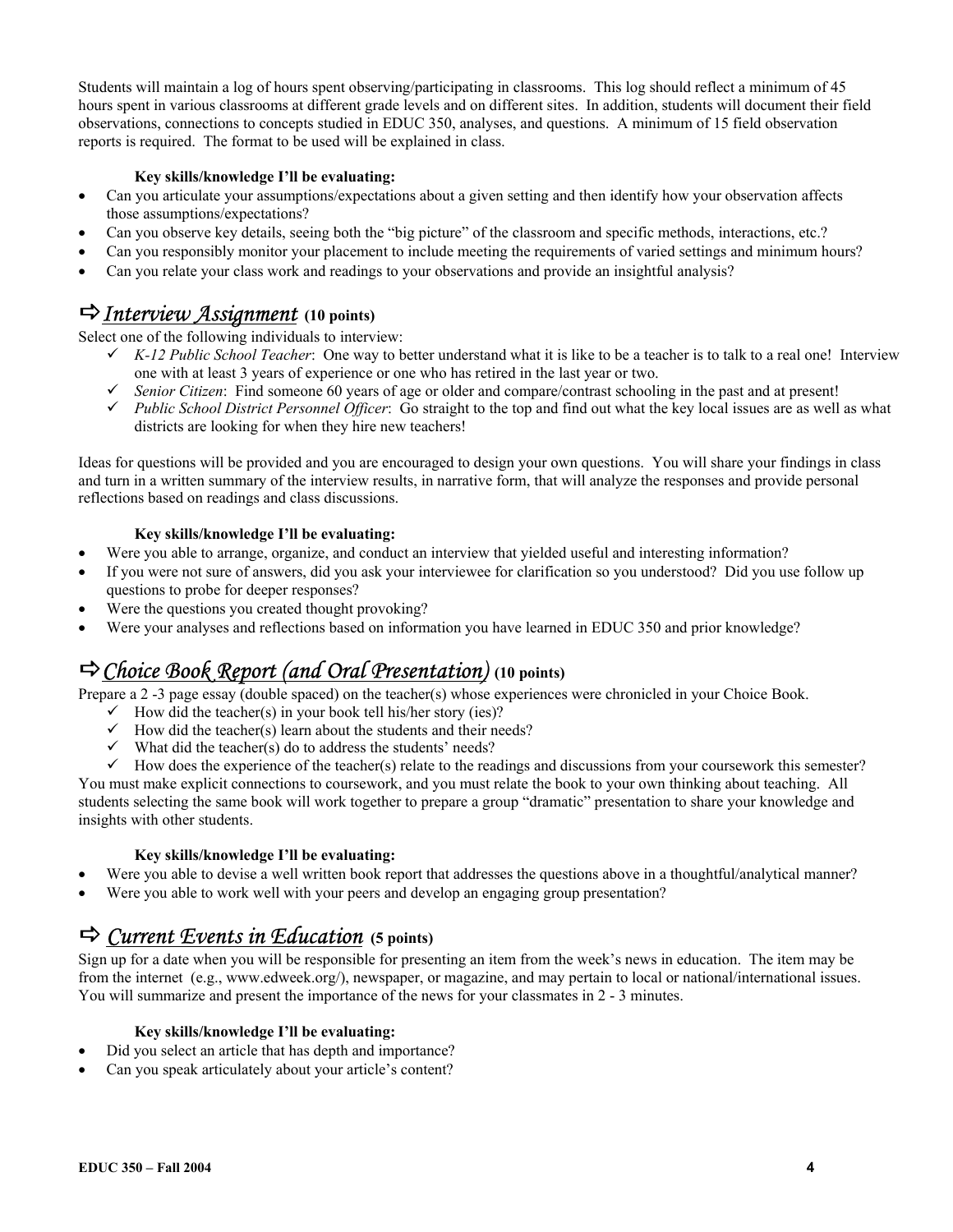# D*School Law and Diversity* **(10 points)**

Details for this written report are provided at the end of this syllabus.

### D*Contemporary Issues Research* **(15 points)**

Choose a major contemporary issue in education that interests you and a partner. Research the issue together and prepare a 20 minute oral report to share in class. The presentation should provide a description of the issue, its pros and cons, an analysis of the issue's implications (the "so what"), and a summary or conclusion.

At the time of your presentation each partner group will provide a one page typed abstract as well as a selected reading list (10- 15 references in bibliographic form) for each class member. The instructor's copy should include each member's name and a description of each person's role in researching the topic and developing the presentation. Each group will also be responsible for developing a peer and self-evaluation for their presentation that will be given to the instructor after the oral presentation is completed. Selected members of the class will use the peer evaluation, and the group presenting will use the self-evaluation. Additional guidelines, format, and suggested topics will be discussed in class.

### **Key skills/knowledge I'll be evaluating:**

- Do you understand a major issue affecting education and can you speak intelligently to your peers?
- Did you read from enough sources to gather relevant information and then present this in a synthesized manner?
- Are you able to organize resources (materials, people, etc.) in support of a goal (in this case, your presentation)?
- Did you present your information confidently, creatively, concisely and in an organized manner?
- Are you able to apply what you've learned about effective teaching to engage your audience during your presentation?
- Did you develop an appropriate abstract and bibliography?

# D*Personal Philosophy of Teaching, Learning, Schooling & Inclusivity* **(15 points)**

To summarize your learning in this course, help you to clearly articulate your emerging beliefs about teaching, learning, schooling, & inclusivity, and prepare for future interviews, you will be asked to submit a paper (approx. 4 to 6 pages, typed, double-spaced) in which you imagine what you would say to the hiring committee of a school district if asked to describe your own distinct set of beliefs about teaching, learning and schooling. In preparing this assignment you will develop the paper over the course of the semester and will experience the process of drafting, giving and receiving reader response, and revision as stages of the writing process (experiencing firsthand what you should do as a teacher with your students). More information about the paper will be given in class.

### **Key skills/knowledge I'll be evaluating:**

- Did you draw on all your resources/experiences (not just the book) to write your philosophy?
- Are you clear about your own beliefs? Did you address the needs of all learners?
- Can you articulate your ideas fluently and coherently with correctness?
- Is it clear you have had enough exposure to schools to write your current philosophy?
- Did you address the areas of teaching, learning, schooling and inclusivity?

Grades will be determined by the total number of points earned (100 points possible):

| $A = 93-100$ $B+ = 87-89$ |                                                        | $B = 80-82$ $C = 73-76$ $D = 60-69$ |  |
|---------------------------|--------------------------------------------------------|-------------------------------------|--|
|                           | $A = 90-92$ B = 83-86 C + = 77-79 C - = 70-72 F = 0-59 |                                     |  |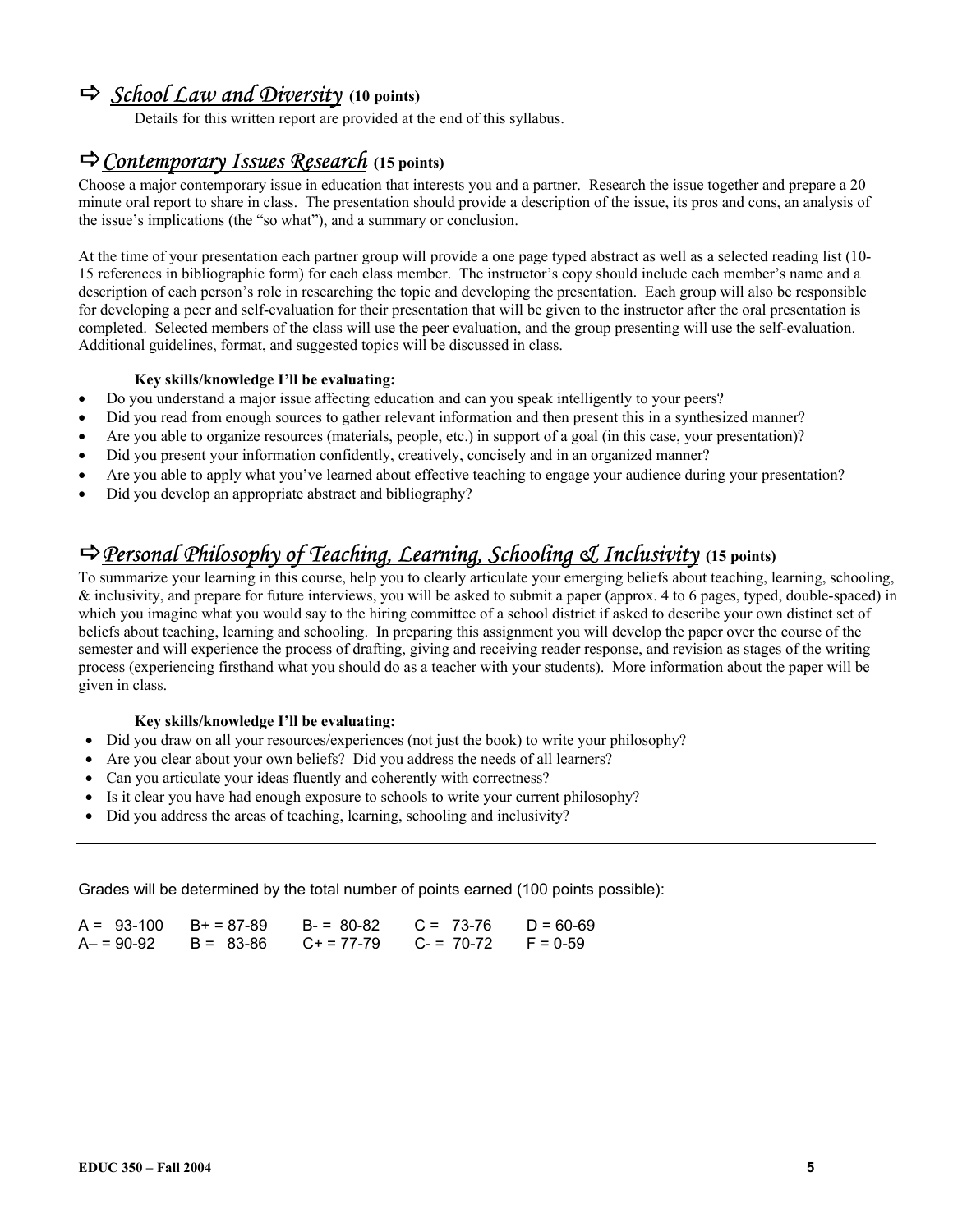### **Assignment Values**: (100 points)

Additional instructions regarding course assignments will be handed out in class.

| $\bullet$ | Participation and Professionalism    | 10 points |
|-----------|--------------------------------------|-----------|
| $\bullet$ | Reading Response Log                 | 10 points |
| $\bullet$ | <b>Field Experience Observations</b> | 15 points |
| $\bullet$ | <b>Interview Assignment</b>          | 10 points |
| $\bullet$ | Choice Book Report/Presentation      | 10 points |
|           | Current Events in Education          | 5 points  |
| $\bullet$ | School Law and Diversity             | 10 points |
| $\bullet$ | Contemporary Issues Report           | 15 points |
|           | Personal Philosophy of Teaching      | 15 points |

### **A Holistic View -- Grading Rubric: EDUC 350**

This course will begin to prepare you for a career in which you will significantly impact human lives. No amount of training can ever be enough. Giving less than 100% is not sufficient. Therefore, your instructor assumes that everyone in the class will aim to perform at the highest level possible.

Following are characteristics of an "A" student.

#### *An "A" student is one who:*

- $\triangleright$  completes all assignments on time and demonstrates the ability to summarize, analyze, and/or reflect at high levels.
- $\triangleright$  varies sources of information for assignments, demonstrating high degree of effort in pursuing varied perspectives around important educational issues.
- $\triangleright$  completes all the reading assignments and develops thoughtful and thorough responses.
- $\triangleright$  produces papers that reveal a commitment to self-discovery and learning.
- ¾ produces papers at a professional level in terms of both writing and content.
- $\triangleright$  develops a high quality presentation, demonstrating significant learning around a contemporary issue.
- ¾ presents confidently and intelligently, demonstrating effective teaching skills.
- $\triangleright$  completes assignments in/out of class with a focus on learning and exploration, pushing him/herself to better understand the profession through quality work.
- $\triangleright$  attends every class meeting and is fully engaged during class.
- $\triangleright$  pushes him/herself to new understandings by participating in discussions, sharing his/her opinions, and valuing others' perspectives.
- $\triangleright$  contributes to the positive environment of the class by respecting all members.
- $\triangleright$  completes the Personal Philosophy of Education paper to reveal significant understanding of the complexities of the education profession and to demonstrate learning around course goals.
- $\triangleright$  completes all field experience work (45 hours, 3 different settings, & 15 reports) with high quality analysis and reflection, and a willingness to "stretch" beyond what s/he already knows.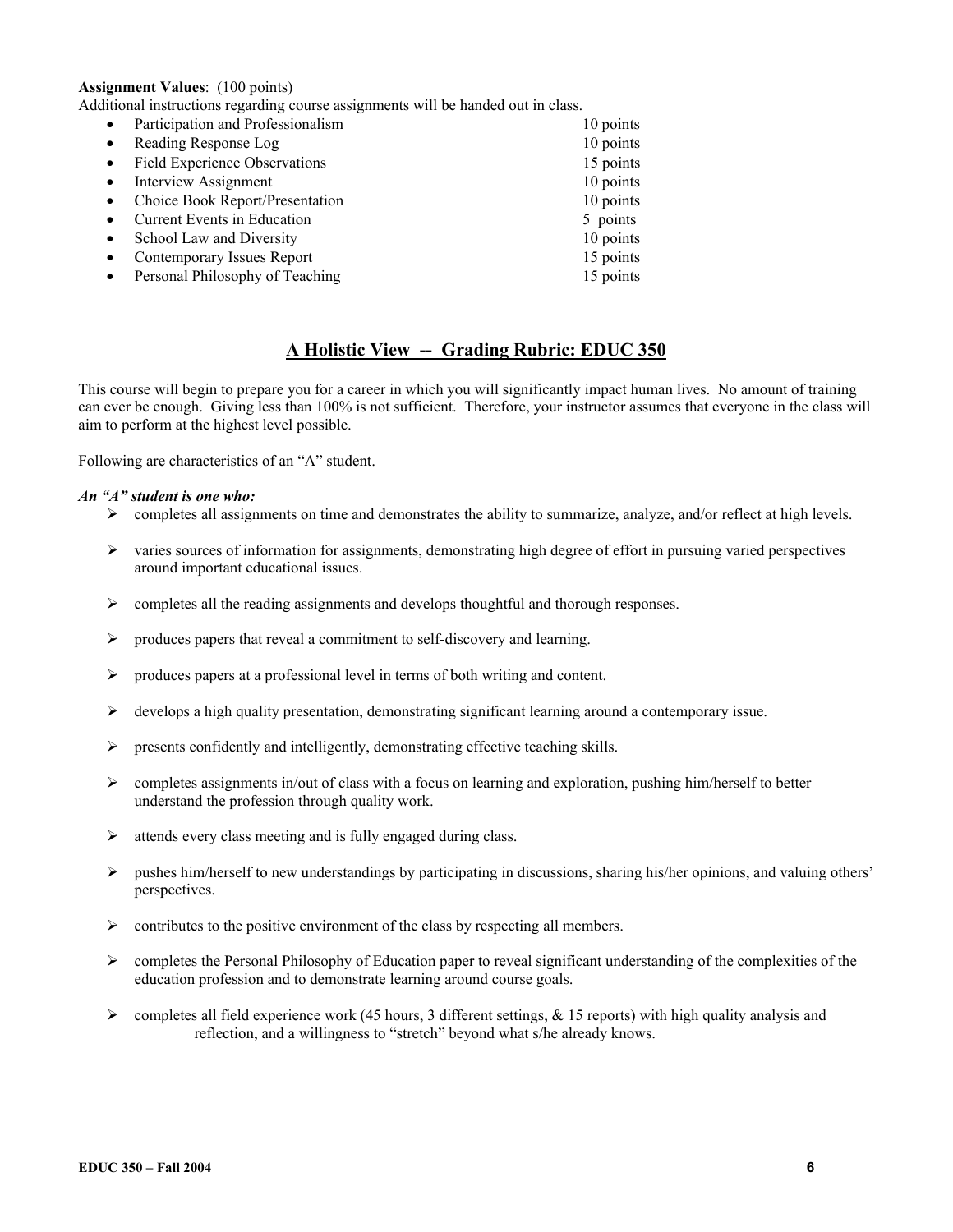# **EDUC 350 -- Anticipated Schedule**

| Wk               | <b>Date</b> | <b>Topic</b>                                                   | <b>Reading</b><br>(Logs) | <b>Assignment</b>                                                          |  |
|------------------|-------------|----------------------------------------------------------------|--------------------------|----------------------------------------------------------------------------|--|
| 1                | 8/31        | Course Introduction<br>Why Teach?                              |                          |                                                                            |  |
| $\boldsymbol{2}$ | 9/7         | Education in an Age of Change                                  | TT:1                     | Current Events # 1<br>small photo for me to keep                           |  |
| 3                | 9/14        | Becoming a Professional Educator                               | TT:2                     | CE # 2                                                                     |  |
| 4                | 9/21        | Challenges of School Reform                                    | TT:3                     | CE#3<br><b>Interview Assignment</b>                                        |  |
| 5                | 9/28        | Profiles of Today's Learners                                   | TT:4                     | CE #4<br>Ed Philosophy - Draft 1                                           |  |
| 6                | 10/5        | <b>Responding to Diversity</b>                                 | TT:5                     | CE#5<br>Field Observations 1-5                                             |  |
| 7                | 10/12       | Lives & Work of Teachers - Choice Book                         |                          | CE # 6<br><b>CB Presentations/Report</b>                                   |  |
| 8                | 10/19       | Needs of Exceptional Learners                                  | TT: 6                    | CE # 7<br>Remaining CB Presentations                                       |  |
| 9                | 10/26       | ----- Contemporary Issues Independent Work -----               |                          |                                                                            |  |
| 10               | $11/2$      | Curriculum & Instruction                                       | TT: 7 & 8                | CE # 8                                                                     |  |
| 11               | 11/9        | Management & Discipline                                        | TT:9                     | CE # 9<br>CI Groups #                                                      |  |
| 12               | 11/16       | Including Inclusion<br>CIS: 1, 2, 3, 8<br>pp. 125-135; 162-167 |                          | School Law & Diversity paper<br>Field Observations 6-10                    |  |
| 13               | 11/23       | Social & Philosophical & Historical                            | TT: 11 & 12              | CE # 10<br>CI Groups #<br>Ed Philosophy--Draft 2                           |  |
| 14               | 11/30       | Legal Issues                                                   | TT: 14                   | CI Groups #<br>Ed Philosophy Final Paper<br>Field Observations 11-15 + Log |  |
| 15               | 12/7        | © Final Discussions ©                                          |                          |                                                                            |  |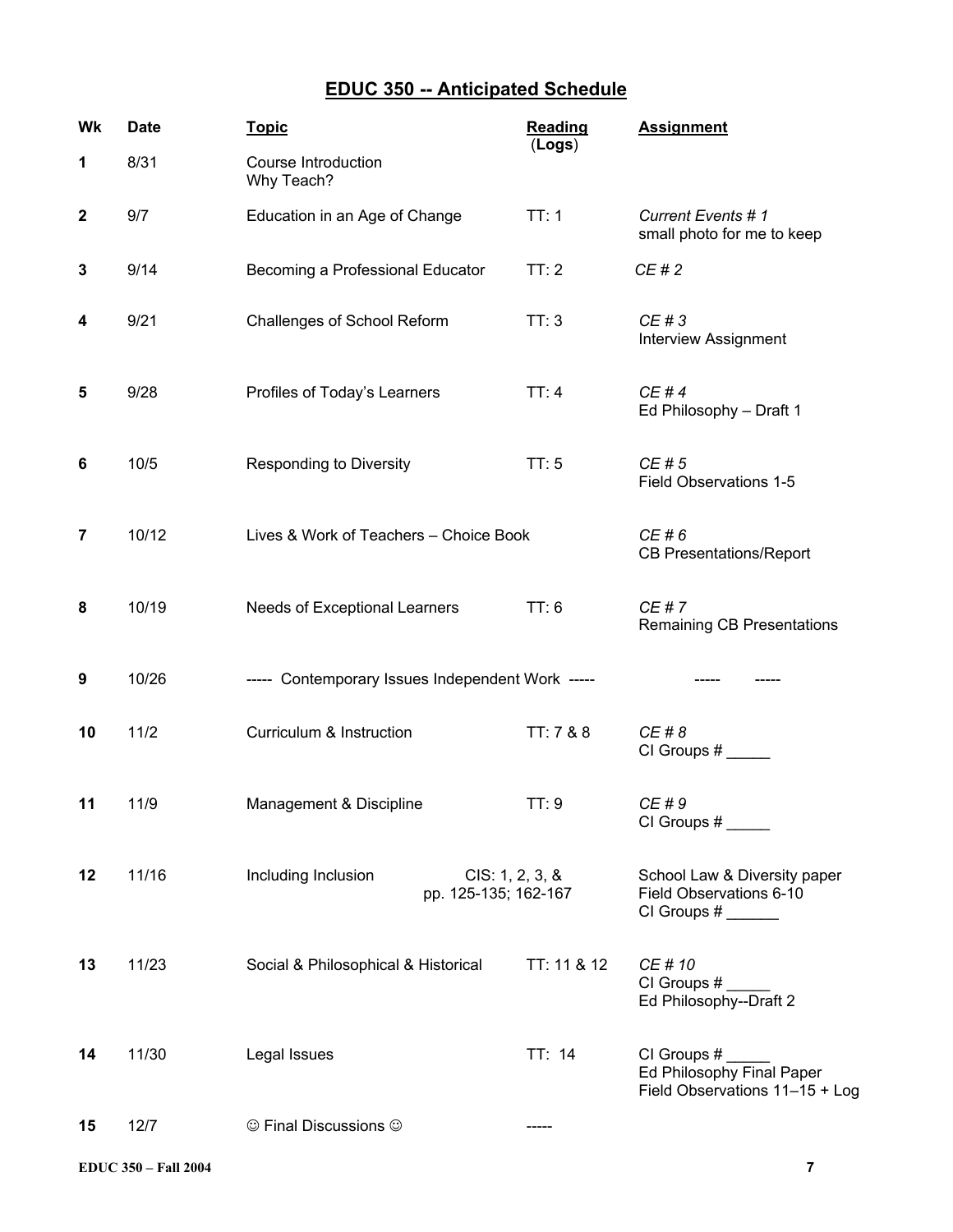# **EDUC 350 READING LOGS**

Your reading log will take the format of a conversation with yourself in which you will both summarize and comment on the week's assigned readings. By reflecting on your readings in this manner, it is expected you will both better remember what you have read, as well as become more focused on the issues you feel are the most important, intriguing, usable or questionable.

### FORMAT

\*Reading Logs should be typed.

\*Divide your paper down the middle.

\*Enter headings according to the example below, including your name, the course number, your nicknumber, the date, the chapter/author.

\*Use the left column to write a summary of the reading. This may include quotes (note page number), prose and bulleted points of information. Choose the key points that YOU feel are most essential. Aim for 5 to 7 points. For two chapters select 3 points from each.

\*Use the right column to record your comments, thoughts, impressions, questions, etc. These comments should directly correspond to what you have written in the left column, so try to line up the corresponding pieces of text.

\*Leave a bit of space at the end for reviewer comments.

### **RESPONSE TO READING LOGS**

At the beginning of each class, find a colleague and exchange logs. Take a few minutes to read what your partner has written, and then write a one or two sentence response. This will give you the opportunity to view the readings from another perspective.

Note: Reading Logs submitted late and/or without reviewer comments will not receive full credit.

| ** Example Format for Headings**                                           |                 |  |  |  |
|----------------------------------------------------------------------------|-----------------|--|--|--|
| <b>Suzy Smarts</b><br><b>EDUC 350</b><br>9/7/04<br>Reading: TT - Chapter 4 | (Nicknumber) 17 |  |  |  |
| <b>SOURCE</b>                                                              | <b>COMMENTS</b> |  |  |  |
|                                                                            |                 |  |  |  |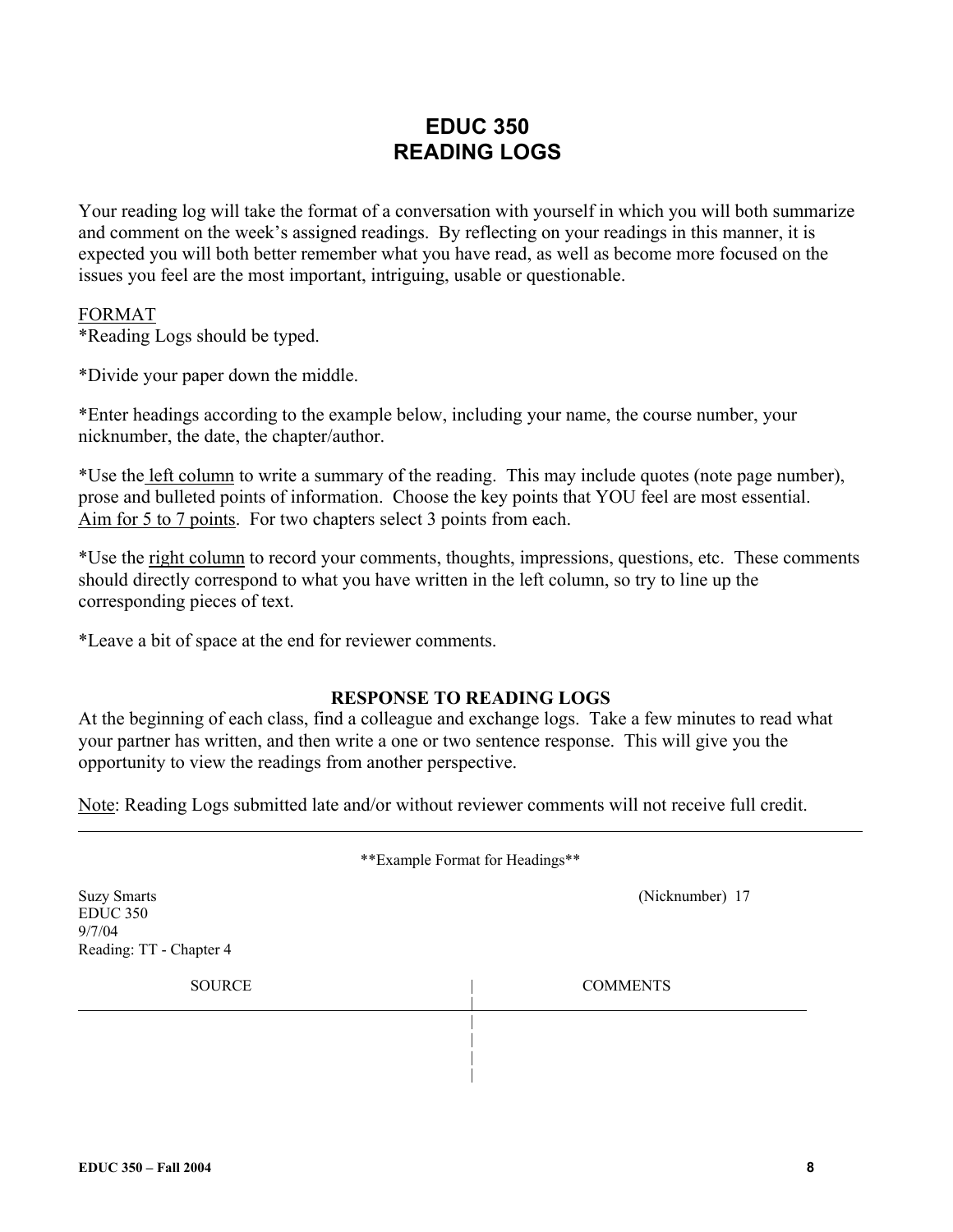# **LAW AND DIVERSITY ASSIGNMENT**

You will apply your understanding of the legal context of inclusive education and laws that influence teaching responsibilities.

### **Study the following chapters and web sites:**

Thousand, J.S. (passed out in class) Laws related to special education that affect teachers.

Villa, R. A. & Thousand, J. S. (l995). Creating an inclusive school. Alexandria, VA: Association for Supervision and Curriculum Development. Read all of Chapter 2.

U.S. Disability Law. Internet address:

www.law.cornell.edu/topics/disability.html

### **Includes information about laws affecting people with disabilities.**

OSERS IDEA Home Page. Internet address:

www.ed.gov/offices/OSERS/IDEA

Explanation of federal legislation known as IDEA, which ensures a free appropriate education in the least restrictive environment for children with disabilities. The latest l997 federal reauthorization of the law is explained in detail.

### **Reflection and Applications:**

Apply your understanding of the legal context of inclusive education and laws that influence your teaching responsibilities by:

- 1. In writing, identify five laws or court decisions that influence you as a professional educator. At least one of these five must relate to special education law.
	- Identify the law / court decision and give a rationale for each selection.
	- Why is it important to you?
	- How might they affect your teaching?

2. Be prepared to share your selections and rationale for selection of the laws and decisions on the date assignment is due.

Note – It is suggested that you use one page (double spaced) to address each of the 5 laws or court decisions. Identify the law at the top and then provide your rationale.

# **Laws Related to Special Education that Affect Teachers**

By Jacqueline Thousand

Chapter 2 of Villa and Thousand (l995), Contemplating Inclusive Education from a Historical Perspective, charts over 200 years of history which has brought us as a country to embrace inclusive educational opportunities for all children. What follows is a summary of key court cases and legislation which have shaped special education and the teacher's role in supporting students with varying learning and language differences. For more detail see these two web sites: www.law.cornell.edu/topics/disability.html and www.ed.gov/offices/OSERS/IDEA.

### **Legislation Related to Special Education**

The development of special education services in this country has been greatly influenced by the civil rights movement of the l960s. Out of the movement came legislation designed to prevent discrimination. For instance Section 504 of the Vocational Rehabilitation Act of l973 is a civil rights law that prevents discrimination against all persons with disabilities in programs the receive federal funds. Since all public schools receive federal funds in some form, Section 504 ensures equal opportunity for students' participation in the full range of school activities. Also, through Section 504, some students who are not eligible for special education services may receive accommodations to assist them to be successful in school. For example, students with health problems such as asthma or extreme allergies as well as other challenges that do not make them eligible for special education my receive assistance through Section 504.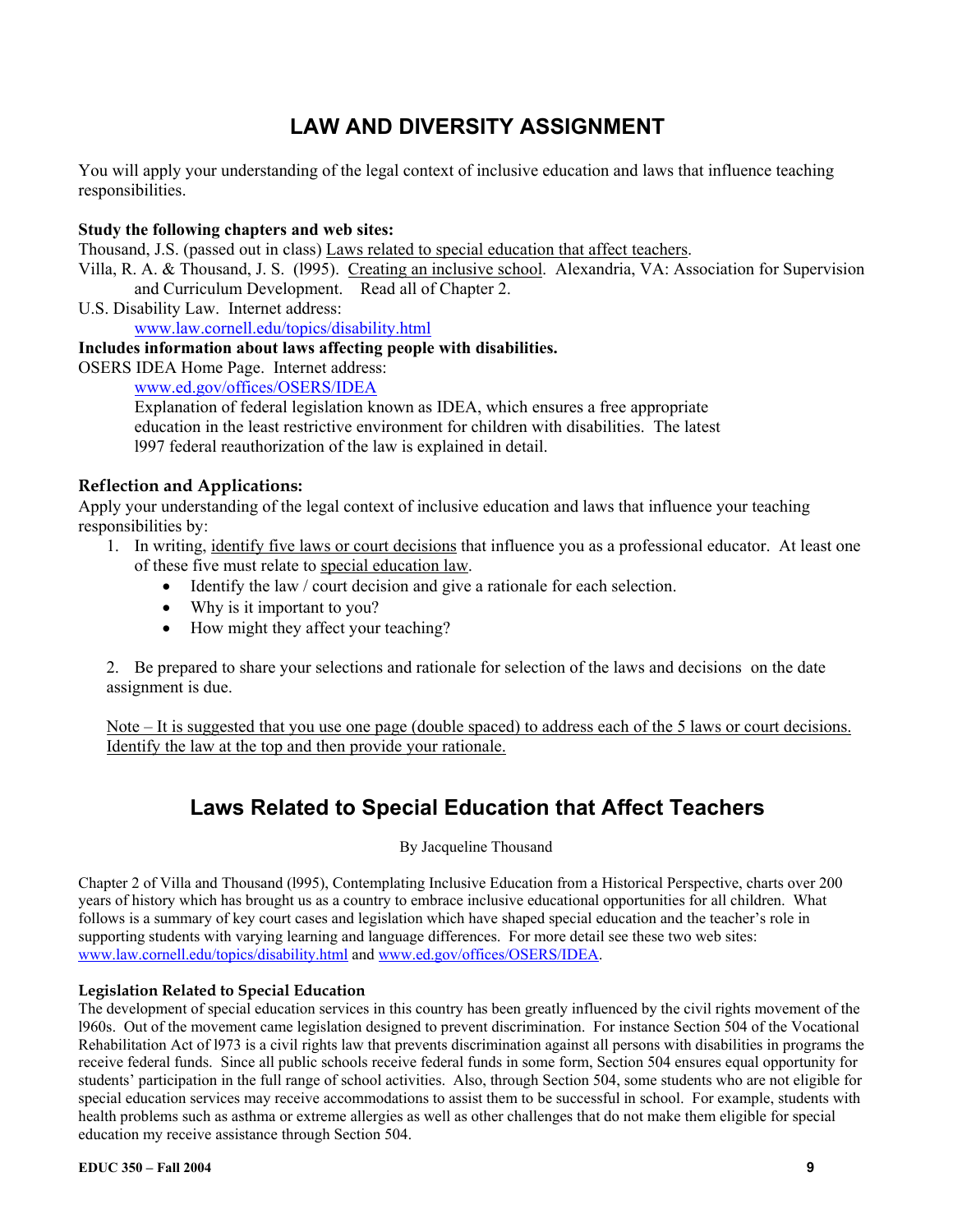The Americans with Disabilities Act (ADA), signed into law by President Bush in l990 extends the Vocation Rehabilitation Act of l973 by protecting all individuals with disabilities from discrimination and requires employers to make reasonable accommodations for employees with disabilities. ADA does not deal directly with education; however, it does clarify the civil rights of all people with disabilities and ensures that buildings, transportation, and other public places (including schools) are accessible to people with disabilities. Your school must be accessible to wheelchairs, for instance. If it is not, it must undergo renovations to install ramps, elevators, or wide entryways.

In l975 the U.S. federal government finally made a legal commitment to the education of students with disabilities. In that year Congress passed Public Law 94-142, the Education for the Handicapped Act (EHA) which set federal guidelines for special education services. It translated early court decisions into civil rights principles for students with disabilities and mandated the six concepts that have guided special education practice ever since. Those six principles are:

- 1. **Free Appropriate Public Education**. Students with disabilities are entitled to attend public schools and to receive the educational services they need. This education is provided at no cost to parents.
- 2. **Least Restrictive Environment**. Students with disabilities must be educated in the least restrictive environment in which they can succeed with support. For most students, this environment is the general education classroom.
- 3. **Individualized Education Program**. Services for students with disabilities must be individually tailored. This is accomplished by annually developing or revising an Individualized Education Program (IEP). Every IEP includes a statement of the student's current performance levels, a set of goals and accompanying short-term benchmarks or objectives for achieving the goals. The IEP clearly specifies who is responsible for delivering various aspects of the student's program, how progress will be evaluated, and where and how long services will be provided.
- 4. **Nondiscriminatory Evaluation.** Students are to be assessed using instruments that do not discriminate on the basis of race, culture, or disability. In considering eligibility for special education, students must be assessed by a multidisciplinary team in their native language using tests that directly relate to the area(s) of concern for which the child was referred.
- 5. **Due Process**. Due process procedures protect students with disabilities and their parents in all special education affairs. Specifically, if a disagreement occurs between the family and school personnel regarding a student's eligibility for special education, no changes can be made in the student's services until an impartial hearing and, if necessary, the appropriate court resolves the issue. School personnel also are protected if they disagree with parents' requests for services; they also may use due process procedures to resolve the dispute.
- 6. **Zero Reject and Child Find**. No student may be excluded from public education because of a disability. Each state also must take action to locate children who may be entitled to special education services.

Public laws must be periodically reauthorized. The l990 reauthorization of P.L. 94-142 described above changed the law to the Individuals with Disabilities Education Act (IDEA). The more suitable person-first language of "individual with disabilities" replace the unfavorable labeling language of "the handicapped" in the title of the legislation. This law added significantly to providing education to very young children with disabilities and preparing older student for transition to post-secondary life. Two new categories of disability – autism and traumatic brain injury – were added to the already existing categories of learning disabilities, speech or language impairments, mental retardation, emotional disturbance, hearing impairments, visual impairments, deaf-blindness, orthopedic impairments, multiple disabilities, and other health impairments. It also funded projects to promote the inclusion of students with severe disabilities in general education.

In l997, President Clinton signed into law the second reauthorization of P.L. 94-142 and accompanying amendments know as IDEA 97. Seven significant changes greatly affect schools, teachers, and educational and assessment practices**.** 

- 1. **General Education** Teacher Involvement. At least one general educator must participate as a member of a student's IEP team. The IEP also must directly address the student's participation in general education and must justify placements that are not in general education.
- 2. **Evaluation and Eligibility**. IDEA 97 clarifies that when parents consent to have their child evaluated, they are not consenting to possible future special education placement. Students cannot be made eligible for special education because of past poor instruction or because of language differences. Previous requirements that a comprehensive reevaluation occurs every three years can be modified if the family desires; already existing information can be used rather than repeated administration of standardized tests.
- 3. **Assessment of All Students**. Historically students receiving special education services were not included in state, district, or school-wide assessment of student performance. IDEA 97 corrected this by requiring that by July, 2000, each state must assess the academic progress of students who have IEPs by including them in the standardized assessments other students task or by using an alternative assessment process. Students who need appropriate adaptations such as extended time or large print during assessment are entitled to these adaptations.